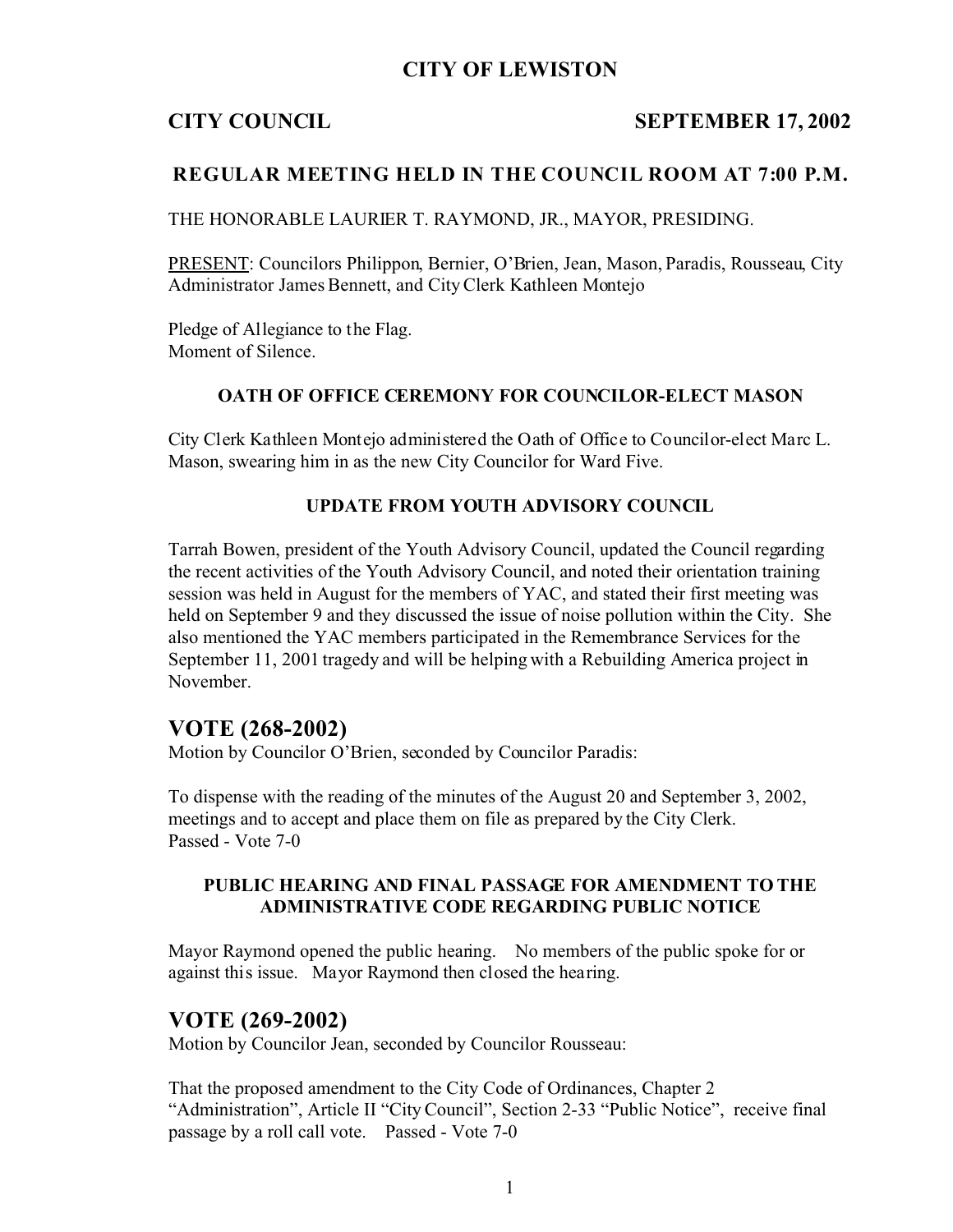### **PUBLIC HEARING AND FINAL PASSAGE TO ESTABLISH THE GARCELON BOG ADVISORY COMMITTEE**

Mayor Raymond opened the public hearing. No members of the public spoke for or against this issue. Mayor Raymond then closed the hearing.

# **VOTE (270-2002)**

Motion by Councilor O'Brien, seconded by Councilor Jean:

That the proposed amendment to the City Code of Ordinances, Chapter 2 "Administration", Article IV "Boards, Commissions, Committees and Bureaus", Division 7. "Garcelon Bog Advisory Committee", receive final passage by a roll call vote. Passed - Vote 7-0

### **PUBLIC HEARING AND FIRST PASSAGE FOR LAND USE CODE AMENDMENTS CONCERNING DEVELOPMENT WITHIN NO NAME POND WATERSHED**

Mayor Raymond opened the public hearing. No members of the public spoke for or against this issue. Mayor Raymond then closed the hearing. City Planner Jim Lysen stated that about 200 notices were mailed to residents in the No Name Pond area, before the Planning Board public hearing. He noted this proposed amendment creates stricter private sewerage standards and that all future development shall comply with the performance standards. Mr. Lysen did recommend an amendment to the proposal, to change the number of inches regarding subsurface absorption for private sewage disposal systems from 36 inches to 24 inches.

# **VOTE (271-2002)**

Motion by Councilor O'Brien, seconded by Councilor Mason:

To amend the proposed Land Use Code amendment for Section 20, subsection g3a, to change the depth regarding the subsurface absorption amount from 36 inches to 24 inches. Passed - Vote 7-0

# **VOTE (272-2002)**

Motion by Councilor Philippon, seconded by Councilor Rousseau:

That the proposed amendment to Appendix A, Article XI "District Regulations", Section 20, "No Name Pond" and Article XII "Performance Standards", Section 21 "Stormwater management", of the City Zoning and Land Use Code, concerning development within the No Name Pond Watershed, receive first passage by a roll call vote and that the public hearing on said ordinance be continued to the meeting of October 1, 2002 for final passage. Passed - Vote 7-0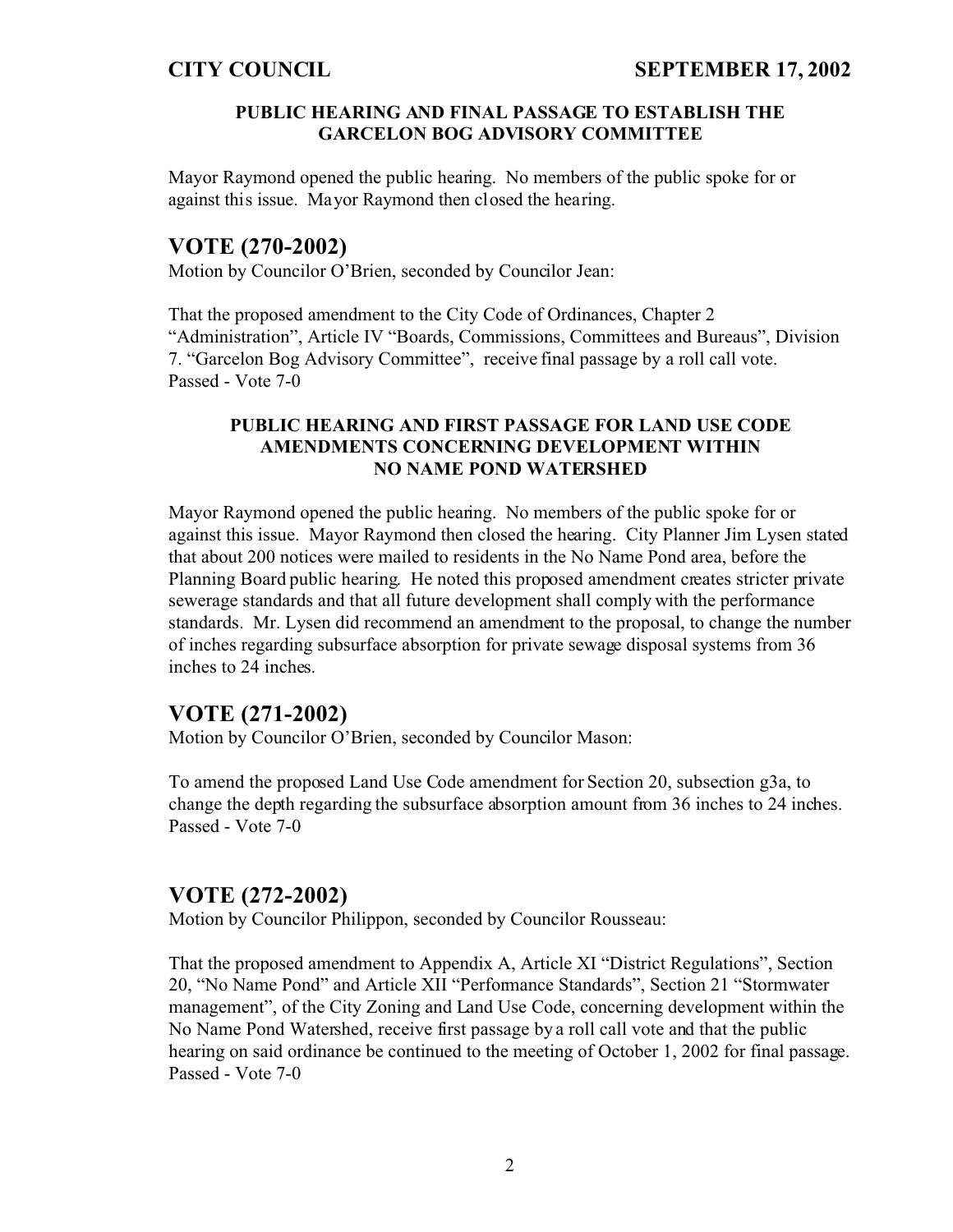### **PUBLIC HEARING FOR APPROVAL OF AN OUTDOOR ENTERTAINMENT EVENT**

The Council conducted a public hearing on an application for an outdoor music concert to be held at Railroad Park on Saturday, September 28, 2002 from 10:00am to 7:00pm. Mayor Raymond opened the public hearing. No members of the public spoke for or against this issue. Mayor Raymond then closed the hearing.

## **VOTE (273-2002)**

Motion by Councilor O'Brien, seconded by Councilor Philippon:

To authorize a permit for an Outdoor Entertainment Event, as required by the City Code of Ordinances, Chapter 10, Article 1, Section 10-3, to James Carignan, of The Bates Leadership Academy, for an outdoor music concert on Saturday, September 28, 2002 from 10:00am to 7:00pm, contingent upon positive recommendations from the Recreation Department, Police Department, Fire Department and Code/Health Officer regarding compliance with all regulations, and compliance with all City ordinances. Passed - Vote 7-0

## **ACCEPTANCE OF A NATIONAL GRANT FOR THE BATES MILL COMPANY PAPERS**

Library Director Rick Speer stated this grant will be used to hire an archivist for one year to work on the papers from the Bates Manufacturing Company and he stated this will not be an on-going staff position, but is a one year position which will be covered by the grant.

# **VOTE (274-2002)**

Motion by Councilor Philippon, seconded by Councilor O'Brien:

ORDERED, to accept the grant award of \$37,352 from the National Historical Publications and Records Commission for the Bates Manufacturing Company Records Processing Project and to transfer \$15,000 from the Library Building window weatherization and lead paint abatement capital budget accounts into the Bates Manufacturing Company Records Processing Project account, to be used as matching funds for the grant award. Passed - Vote 7-0

### **WEST VIEW BLUFFS DEVELOPMENT DISTRICT**

Councilor Paradis thanked the city staff and the residents in the subdivision for working together to develop a solution that is acceptable to all parties involved.

## **VOTE (275-2002)**

Motion by Councilor Rousseau, seconded by Councilor Mason:

To adopt the Order to create and establish the West View Bluffs Development District; to authorize the City Attorney to sign the Consent Order on behalf of the Municipal Officers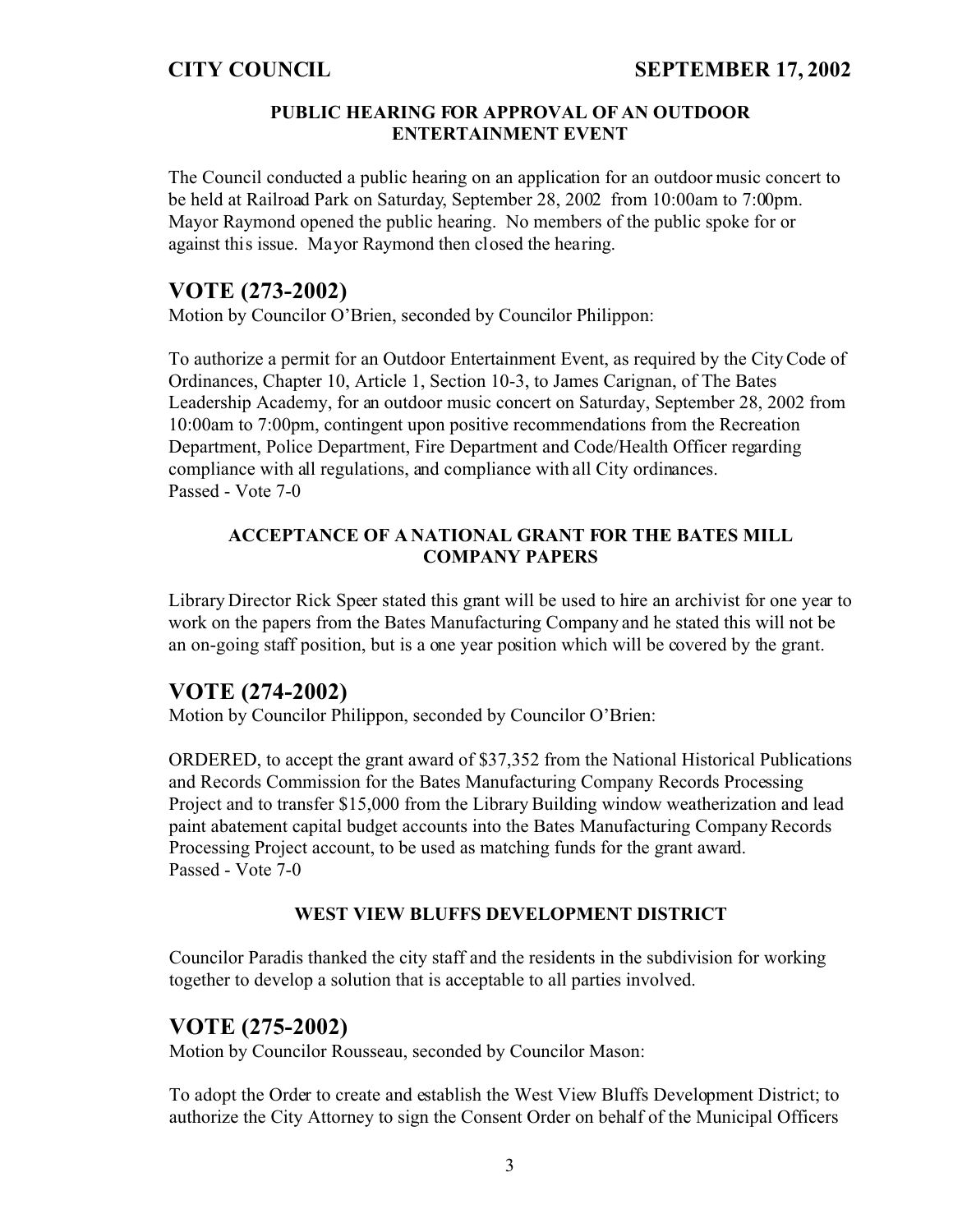and to adopt the Order that West View Drive, with the boundaries and measurements of the same, as laid out and reported by the Subdivision Plans, be hereby accepted, allowed and established as a public easement or public way for the use of the City of Lewiston. Passed - Vote 7-0

## **HIGH SCHOOL TRAFFIC SIGNAL RECOMMENDATIONS**

City Administrator Jim Bennett stated the traffic study identified the placement of a traffic signal on East Avenue as a major factor that will help to improve the traffic congestion at the high school. The School Committee voted to support the recommendations from the traffic study and asked the Council to endorse this proposal and to provide the funding of \$100,000 for the project. The light will be located on a public street and not on school property. Mr. Bennett identified funding sources for third-quarters of the total cost and said the remaining amount will need to be identified at a later date, since this is an unbudgeted project.

Councilor Bernier suggested partnering with the School on this issue and requesting that the School Department fund the remaining \$30,000. She also stated that the School Committee needs to evaluate the policy of allowing any and all students the opportunity to bring vehicles to school.

Jason Whitney, a senior at Lewiston High School, addressed the Council and spoke in favor of the traffic light, yet asked that the School Department not pay for any portion of it, stating the students are told on a regular basis that the school has budget issues and he is afraid a teaching position will be cut to pay for the light. Mr. Whitney also stated he disagrees with the proposal to limit the number of students who can bring cars to school, since other transportation is not provided.

Councilor Rousseau stated the traffic light will not solve the entire problem and the school may want to explore additional and alternate routes exiting the property. Councilor Mason concurred and stated he does not believe a traffic light will solve the problem at all and the traffic will be backed-up anyway. Mr. Bennett stated the light will be synchronized to allow for traffic to flow as best as possible and stated a professional traffic engineer is designing the system. Councilor Paradis said he is opposed to having the school pay for any portion of this, noting the issue has been a city problem for over 20 years and the school has requested a light for many years and the city was ignoring the problem. Councilor O'Brien stated she feels it is appropriate for the school to pay for a portion of the light, since the students and parents will be the ones that are benefitting the most from the traffic light.

# **VOTE (276-2002)**

Motion by Councilor O'Brien, seconded by Councilor Paradis:

To authorize the City Administrator to contract with Gorrill Palmer Engineering for the design work for a traffic signal at the intersection of East Avenue and Malo Street at the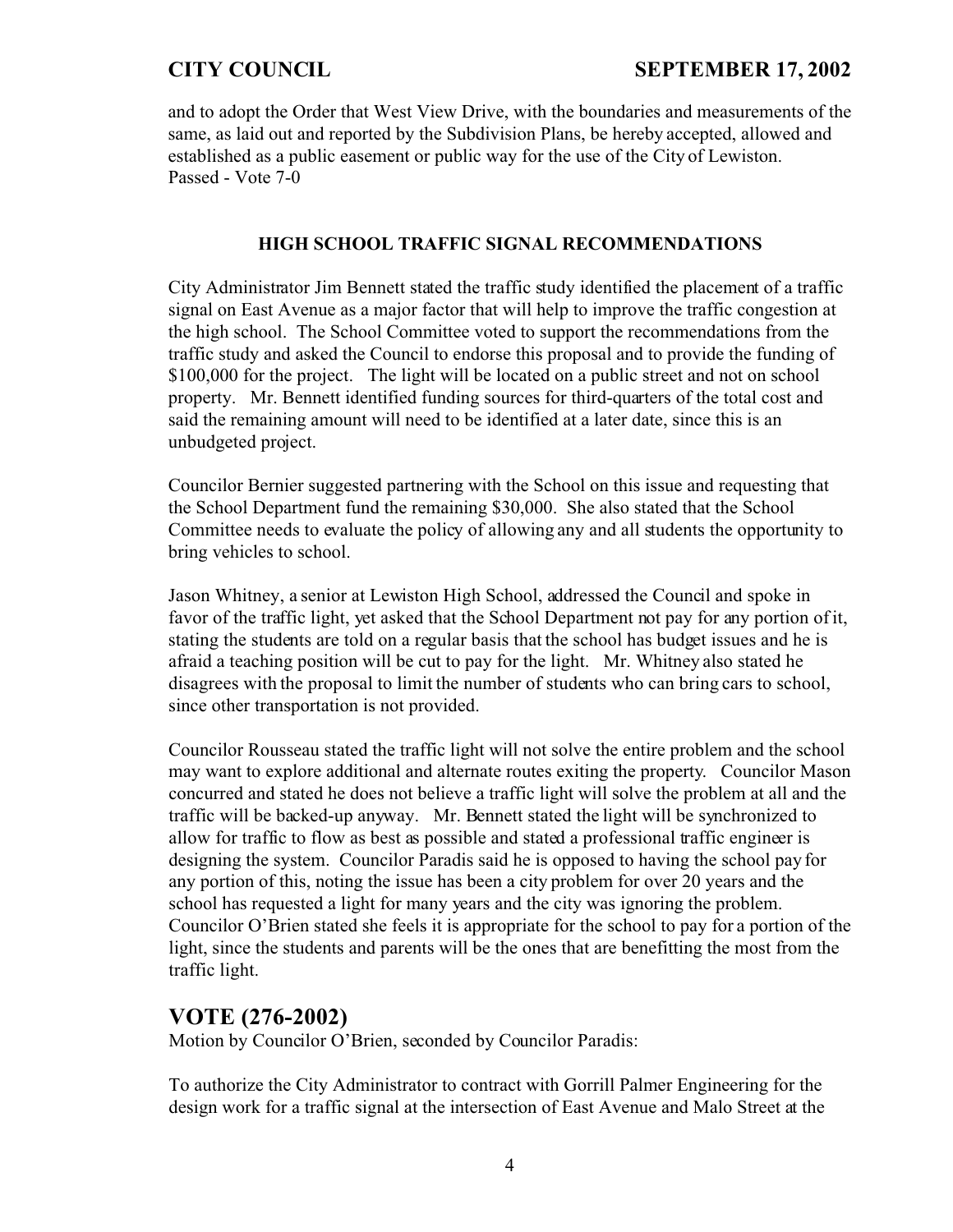# **CITY COUNCIL SEPTEMBER 17, 2002**

south entrance to Lewiston High School, and to Order the transfer of \$74,781 in available funds from the 1998 and 1999 completed bond issue projects to the High School Traffic Light project account. Passed - Vote 7-0

# **VOTE (277-2002)**

Motion by Councilor Bernier, seconded by Councilor O'Brien:

To partner with the School Department regarding this project and to request the School Department to fund the remaining amount of approximately \$30,000 for the traffic signal on East Avenue, to request the School Committee to review the policy regarding which students can bring vehicles to the high school and to develop a policy regarding the safe operation of vehicles while on the school property as well as while leaving the school grounds and finally to direct the City Administrator to follow up on this project with the School Superintendent. Passed - Vote 5-1-1 (Councilor Paradis opposed, Councilor Mason abstained.)

## **REQUEST FOR PROPOSALS FOR CITY ATTORNEY**

Councilor Rousseau inquired about the possibility of having an in-house attorney on city staff. Mr. Bennett stated this new staff position would actually cost more money than contracting with a law firm for services. In addition to an annual salary, an on-staff attorney would require office space, equipment, office supplies and most likely one clerical staff position for staff support.

The City Administrator recommended that the Mayor and Council President meet to determine if they would like to appoint a committee of Councilors to review the RFPs submitted and the committee would make a recommendation to the Council regarding an appointment.

# **VOTE (278-2002)**

Motion by Councilor Philippon, seconded by Councilor Paradis:

To direct the City Administrator and Finance Director to issue a Request for Proposal for the services of City Attorney. Passed - Vote 7-0

## **TRAFFIC SCHEDULE AMENDMENTS FOR ASH STREET**

# **VOTE (279-2002)**

Motion by Councilor Jean, seconded by Councilor O'Brien:

To approve amendments to the traffic schedule for Ash Street to establish a loading zone. Passed - Vote 7-0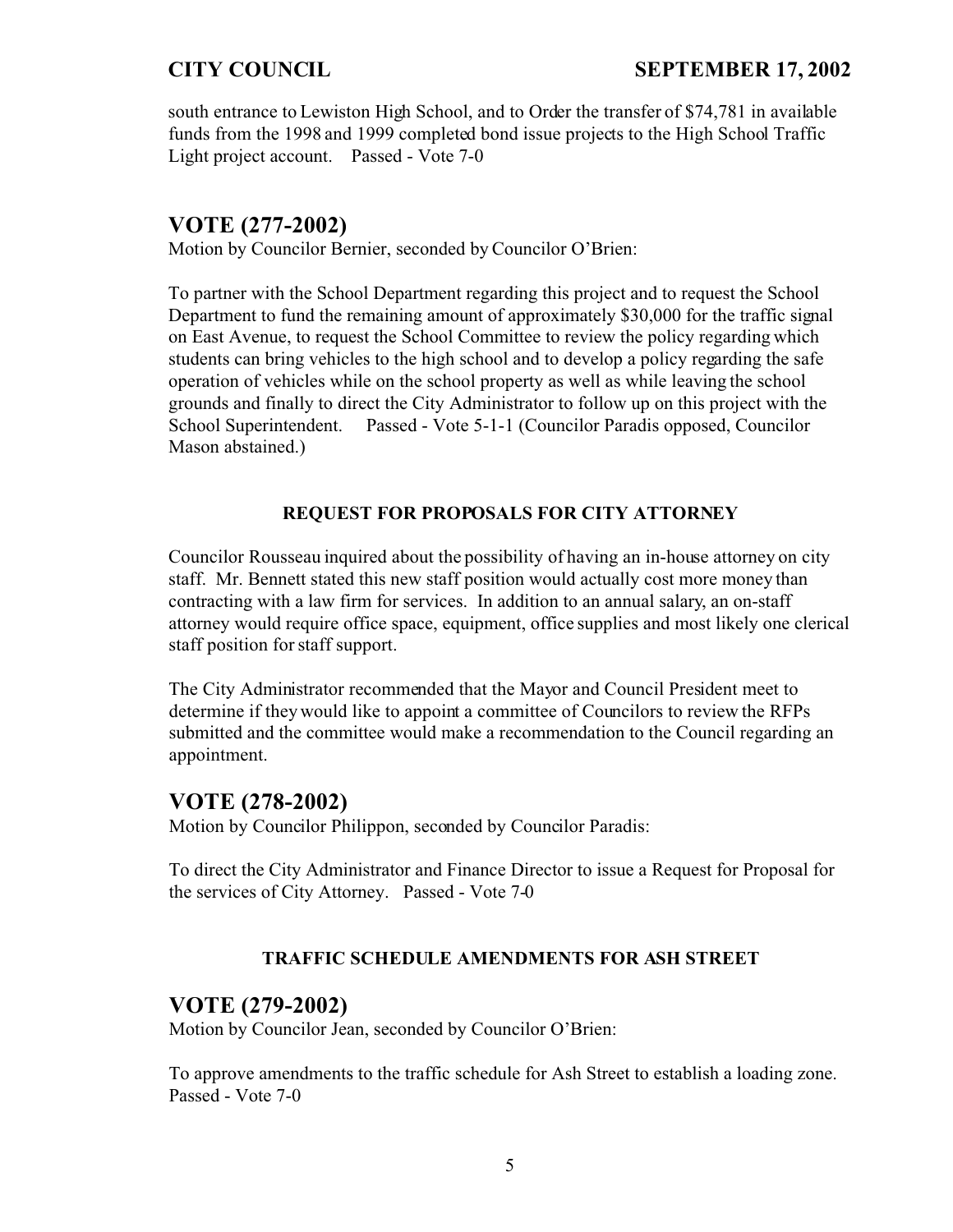## **DELEGATES TO NATIONAL LEAGUE OF CITIES**

# **VOTE (280-2002)**

Motion by Councilor Rousseau, seconded by Councilor Paradis:

To appoint Councilor Bernier to serve as the City's delegate to the National League of Cities Annual Meeting in December 2002. Passed - Vote 7-0

# **VOTE (281-2002)**

Motion by Councilor Paradis, seconded by Councilor O'Brien:

To appoint Councilor Rousseau to serve as the City's alternate delegate to the National League of Cities Annual Meeting in December 2002. Passed - Vote 7-0.

## **DELEGATES TO MAINE MUNICIPAL ASSOCIATION**

## **VOTE (282-2002)**

Motion by Councilor O'Brien, seconded by Councilor Paradis:

To appoint City Clerk Kathleen Montejo to serve as the City's delegate to the Maine Municipal Association Annual Meeting in October 2002 and to select City Administrator Jim Bennett to serve as the alternate delegate. Passed - Vote 7-0

### **APPOINTMENT OF HOUSING AUTHORITY TRUSTEE**

## **VOTE (283-2002)**

Motion by Councilor Philippon, seconded by Councilor Bernier:

To confirm the Mayor's nomination of Marc Pellerin of 22 Pond Ridge Road and to appoint Mr. Pellerin as a member of the Board of Trustees of the Lewiston Housing Authority for a five year term, said term to expire September 17, 2007. Passed - Vote 7-0

### **COUNCIL COMMITTEE APPOINTMENTS**

The Council discussed the committee openings that have been created due to the resignation of Councilor Samson. Councilor Bernier stated there are already several Councilors serving on the Council's housing committee, and there is no need to add an additional Councilor. Councilor O'Brien stated that Councilor Samson was not serving as the Council's representative to the Empower Lewiston Board, that she is now serving in that role. Councilor Philippon expressed interest in serving as the Council's representative to the MMA LPC committee, but requested additional information such as meeting dates and so forth, before he could make a commitment.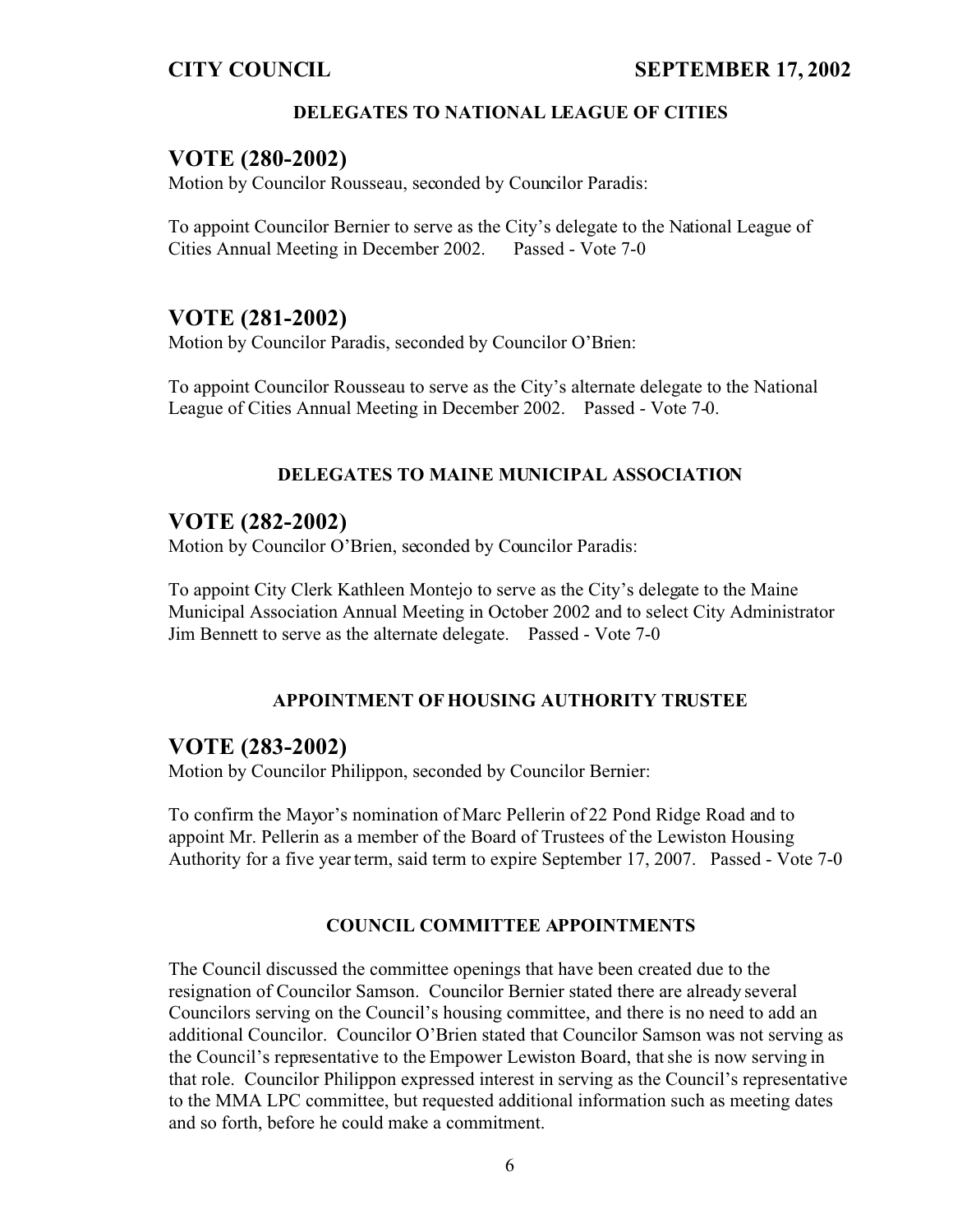### **LEGISLATIVE UPDATE**

No report was presented this meeting. It was noted the upcoming Council workshop next week will address the MMA tax reform proposal.

### **REPORT FROM SCHOOL COMMITTEE**

Councilor Bernier asked the City Administrator to comment on the recent issues at the high school regarding the reported fights between the Somalian students and the American students. Mr. Bennett stated there were two fights that occurred last week, and neither fight actually happened on school property. He stated the police department handled the situations very well and the school liaison officer is following up on these events. Mr. Bennett asked that residents be mindful of stories they hear regarding the new Somali immigrants to Lewiston and that each story and community rumor has been follow up with and investigated and none of them have been found to be true. He cautioned everyone to not believe all of the stories that they hear and encouraged residents to contact City Administration for clarification and confirmation of various issues.

### **OTHER BUSINESS**

Mr. Bennett reminded the Council about Tuesday's workshop with MMA regarding their tax reform initiative. The other workshop topics will be the Bates Mill presentation and discussion of procedures for the City Administrator's performance evaluation. He informed the Council that the September 21 workshop with the School Committee has been postponed. Mr. Bennett mentioned the Police Chief will be making the announcement next week of the new Deputy Chief. The City Administrator also said the Council will be receiving a draft copy of the department goals and objectives in their weekly packet and that the anti-nepotism management plans are being finalized with the impacted positions.

Councilor Bernier stated the meeting with Governor's Office this morning was very productive and the City representatives relayed the fact that the immigrant issue is a state and federal issue as well as a local issue. The City Administrator stated they requested assistance from the state regarding funding a new position which will work with new immigrants regarding language issues, transportation issues and employment issues.

Resident Norm L'Heureux of Libby Avenue addressed the Council regarding his concerns that people are parking in handicapped parking spaces who do not have handicapped plates or a placard in their vehicle. He stated the handicapped spaces on College Avenue in front of the Bate College chapel are continuously filled with cars with out of state plates that are not handicapped plates. The Mayor asked the City Administrator to look into it and get back to Mr. L'Heureux.